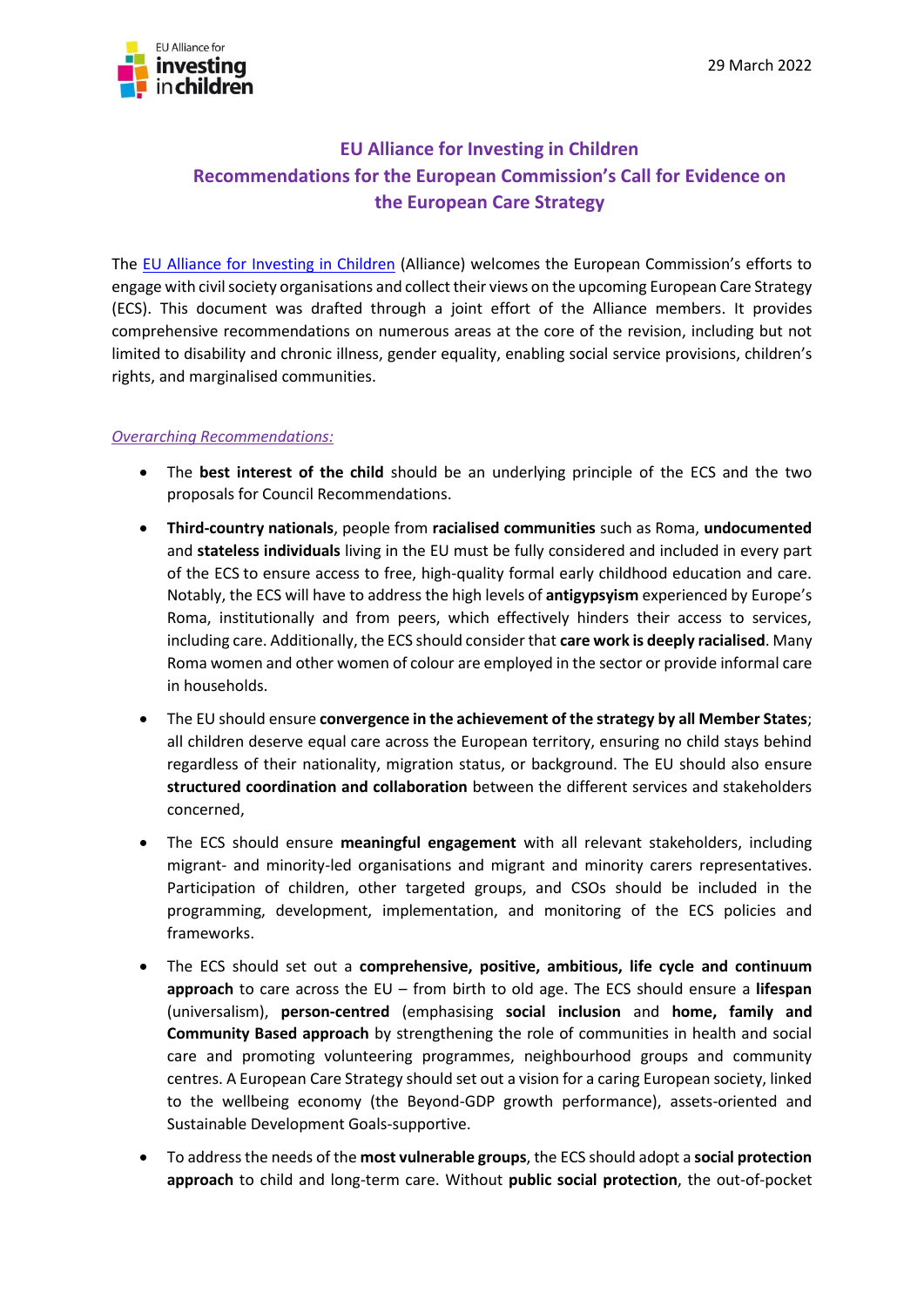

costs of long-term care would push most people into income poverty. Concurrently, lowincome families may not afford childcare expenses with a risk of perpetuating child poverty or informal caregiving. However, a focus on key services alone is insufficient to reduce poverty for children and their families. It is crucial to **support adequate income** (such as decent wages and/or income support). Adequate, accessible, and enabling minimum income schemes, including inclusive activation measures, fair minimum wages, and good working conditions, are the necessary preconditions for ensuring affordable and quality provision and access to care services.<sup>1</sup> The ECS should also explore the positive aspects of basic income like schemes to complement minimum income schemes in the EU, in particular their destigmatising and psychosocial health benefits for the end beneficiaries.

- The ECS will have to address the **gender dimension** of informal carers. Indeed, 80% of all longterm care is provided by informal carers who usually provide unpaid care outside of a professional context, without appropriate support or social recognition, and are, in most cases, women. Such structural inequality has heavy consequences on women, namely employment, pay/pension gap, mental and physical health.
- The ECS will have to address the **under-investment** and **inadaptability of social services** to the needs of today's society, such as socio-demographic changes and digital economy, which block their transformational potential in the field of caregiving and prevention of socioeconomic exclusion. The ECS should also consider addressing the increasing privatisation and commercialisation (and in case of the long-term care – medicalisation) of services falling under its scope, linking this with its affordability and accessibility.
- There is an acute need for improved **data collection** on formal and informal care across the EU – **disaggregated** by gender, age, disability, ethnic background, availability and affordability, and the type of care provided or received. For example, regarding **children with disabilities**, there needs to be more regular data collection than every three years via the Eurostat/ EU-SILC ad hoc module on health. In addition, children in alternative care are not sufficiently mapped at EU level. Therefore we propose the four main indicators identified by Eurochild and UNICEF in the [Data Care project:](https://eurochild.org/uploads/2021/12/Children-in-alternative-care_Comparable-statistics-to-monitor-progress-on-DI-across-the-EU.pdf) i.e. the rate of children aged 0-17 in alternative care at a specific point in time; the rate of children aged 0-17 in residential care at a specific point in time; the rate of children aged 0-17 in formal family-based care at a specific point in time; the percentage of children aged 0-17 in residential care – of the total number of children aged 0- 17 in alternative care at a specific point in time.
- Despite the EU's commitment to the **deinstitutionalisation of children** in alternative care and transition to quality family and community-based care, the DataCare project<sup>2</sup> by Eurochild and UNICEF has estimated a total of **303,000 children in residential care in EU countries, including children who are still living in institutions.** In addition, children with disabilities and of migrant and ethnic origin are overrepresented in residential care settings.<sup>3</sup> However, given the diversity of definitions regarding residential care<sup>4</sup>, it is hard to estimate how many of those children reside in institutional care and how many are living in quality residential care. We use the following definition of institutions: children are isolated from the wider

<sup>1</sup> Please see the [EAPN Position Paper](https://www.eapn.eu/eapn-position-paper-on-adequate-income/) on adequate Income

<sup>&</sup>lt;sup>2</sup> Please see Final findings from the DataCare project make a clear case for monitoring progress in [deinstitutionalisation](https://www.eurochild.org/news/new-research-from-eurochild-and-unicef-makes-a-clear-case-for-monitoring-progress-in-deinstitutionalisation-for-children-in-alternative-care/)*,* Eurochild and UNICEF, December 2021

<sup>&</sup>lt;sup>3</sup> Better data for better child protection systems in Europe: Mapping how data on children in alternative care [are collected, analysed and published across 28 European countries,](https://eurochild.org/uploads/2022/01/UNICEF-DataCare-Technical-Report-Final.pdf) UNICEF and Eurochild, 2021

<sup>4</sup> Please see [Better Data for Better Child Protection Systems in Europe,](https://www.eurochild.org/resource/better-data-for-better-child-protection-systems-in-europe/) Eurochild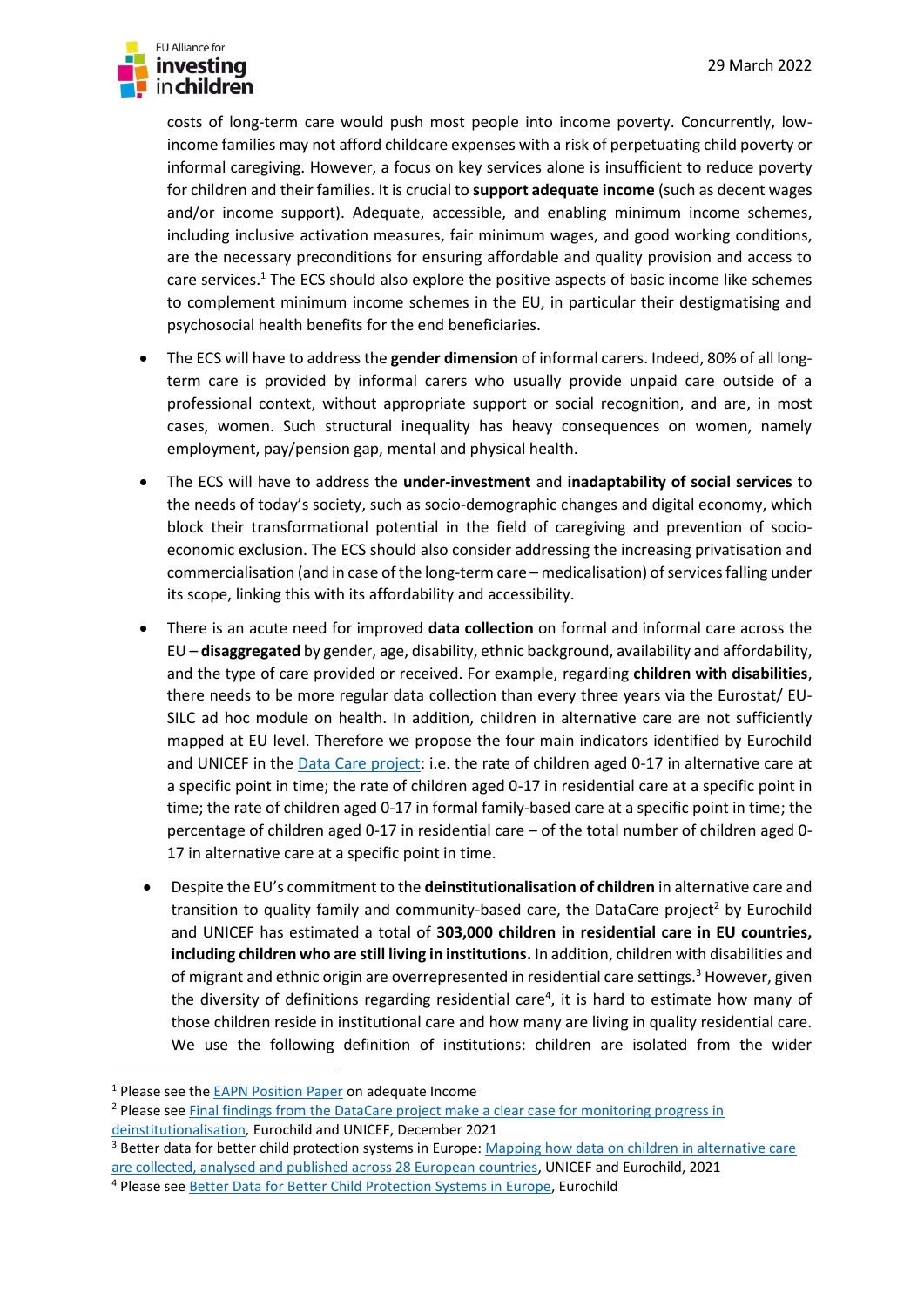

community and obliged to live together; children and their parents do not have sufficient control over their lives and over decisions that affect them; the institution's requirements take precedence over a child's individual needs. <sup>5</sup> Placement in institutional care is not in children's best interests, and is particularly harmful to very young children, by significantly disrupting a healthy life-course development. <sup>6</sup> The ECS should **fully commit to the transitioning from institutional care to quality community and family-based care services**.

- Placement in institutional care is not in children's best interests. The ECS should **fully commit to the transitioning from institutional care to quality community and family-based care services**.
- **Mental health** is the "great neglected" in public policies and expenditure. The pandemic has had a serious impact on the mental health and well-being of both care receivers and caregivers. **Work-related mental health issues of long-term care workers**(including informal carers) **should be prioritised** as the well-being of caregivers is an essential precondition for a life of dignity for all and the accessibility to quality health and care services.
- The use and outcomes of public funding and quality frameworks for social services should be within the frame of the ECS and be **properly monitored** at national level.
- **ECEC** plays a crucial role in children's development. Yet provision, access, affordability, and quality vary significantly between and within EU countries. Despite targeted policies, a lack of infrastructure and insufficient preparation and capacity to respond to their specific needs contribute to disparities in access and quality. The ECS will require **increased public investment in ECEC** alongside **greater support for families with young children at risk of poverty and social exclusion** and **strengthening the capacity and professional development of ECEC staff**.

#### *Accessibility:*

- Member States must ensure that **all children** and families have a legal entitlement to early childhood education and care, **regardless of residence status**.
- **Ethnic segregation** in educational settings, the **lack of inclusiveness** and the **low quality of services** are major hindering factors. For example, in many countries, **Roma children** are significantly less likely to attend preschool than other children and face a range of barriers to access. This requires **targeted interventions** to support very young children from minority communities. Moreover, the ECS must address **spatial segregation**, a key barrier for Roma to access care services. Many live in remote, informal settlements, which are not covered by care services. Furthermore, **all discrimination** must be combatted in accessing care services, particularly for users from racialised communities, such as the Roma.
- Member States must ensure effective access to care by **taking away any non-financial barriers** preventing undocumented children and families from accessing formal childcare, including by ensuring children can access childcare as soon as possible, bridging the digital

<sup>5</sup> Please see [Deinstitutionalisation of Europe](https://www.openingdoors.eu/wp-content/uploads/2017/12/OD_DI_QA_07122017.pdf)'s Children – Questions and Answers, Opening doors for Europe's children

<sup>6</sup> Marinus H van IJzendoorn et al; *Institutionalisation and deinstitutionalisation of children 1: a systematic and integrative review of evidence regarding effects on development*, Lancet Psychiatry 2020; 7: 703–20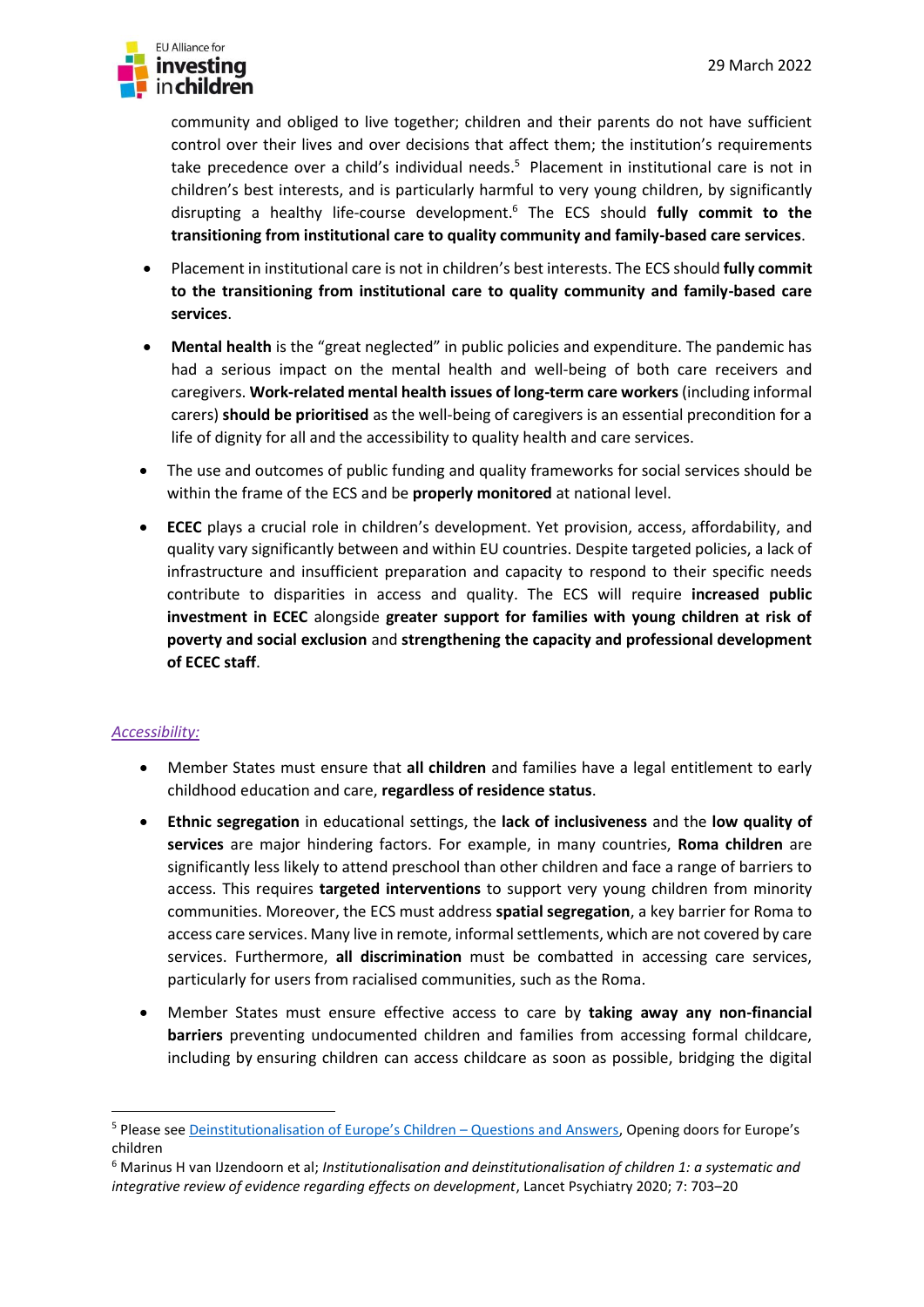

divide in communication and payment procedures, setting up information campaigns on undocumented children's entitlement to ECEC.

- The strategy must include **children with disabilities** and other groups of children in need, such as **children living in a single-parent household**, as a **specific target**, with indicators and specific data to monitor their access to and participation in ECEC. Indeed, the provision of services for children with disabilities or in need of psychiatric care has many shortcomings, such as the availability and accessibility of rehabilitation services, shortage of qualified professionals, long waiting lists for residential youth care, parents' difficulty in accessing cash benefits.
- The ECS should **foster investment** in early childhood intervention services systems for **children with disabilities** (early assessment, early support with family-centred approach) as a measure to foster their participation in ECEC.
- The labour market and social protection system should challenge and transform the current care model, which **disproportionately impacts women** and must adequately invest in quality and affordable care services.
- The **segmentation between health and social services** in long-term care services for all age groups should be resolved through better integration, task-shifting, re-and up-skilling of the workforce and highlighting of the enabling aspects of the social and health sector.
- Measures to address **digital poverty** (lack of digital skills, unequal access to the internet and devices) should be incorporated in the ECS, especially regarding access to education<sup>7</sup> health, and social and financial services.

# *Affordability:*

- Member States must guarantee **free access to high-quality early childhood education and care for all children** at risk of poverty and social exclusion by addressing financial barriers, as foreseen by the Child Guarantee. This includes **tackling financial barriers** for all children and families in need, irrespective of residence status, through a range of measures including but not limited to tax breaks.
- The ECS should implement measures to **support children in socio-economic difficulties**, from free access to ECEC facilities to ensuring quality, easy-to-reach services. The ECS should also ensure **coverage of care services for people in poverty** who do not benefit from Minimum Income Schemes, while ensuring a fair distribution of in-kind health benefits.
- The ECS should stimulate **investments in prevention and health promotion**, which are currently alarmingly low and insufficient (an average of 3% in relation to GDP & total healthcare budgets), investments in healthy/active lifestyles for children, and integrated preventive/well-being-enhancing approaches throughout the entire life course.

# *Sustainability:*

 $7$  Please see the [EAPN report](https://www.eapn.eu/leaving-nobody-behind-ensuring-education-vocational-training-and-lifelong-learning-contributes-to-the-prevention-and-reduction-of-poverty-and-social-exclusion-eapn-key-issues-and-promising-pract/) on the right to universal, quality, affordable, accessible and inclusive public education throughout the life-course.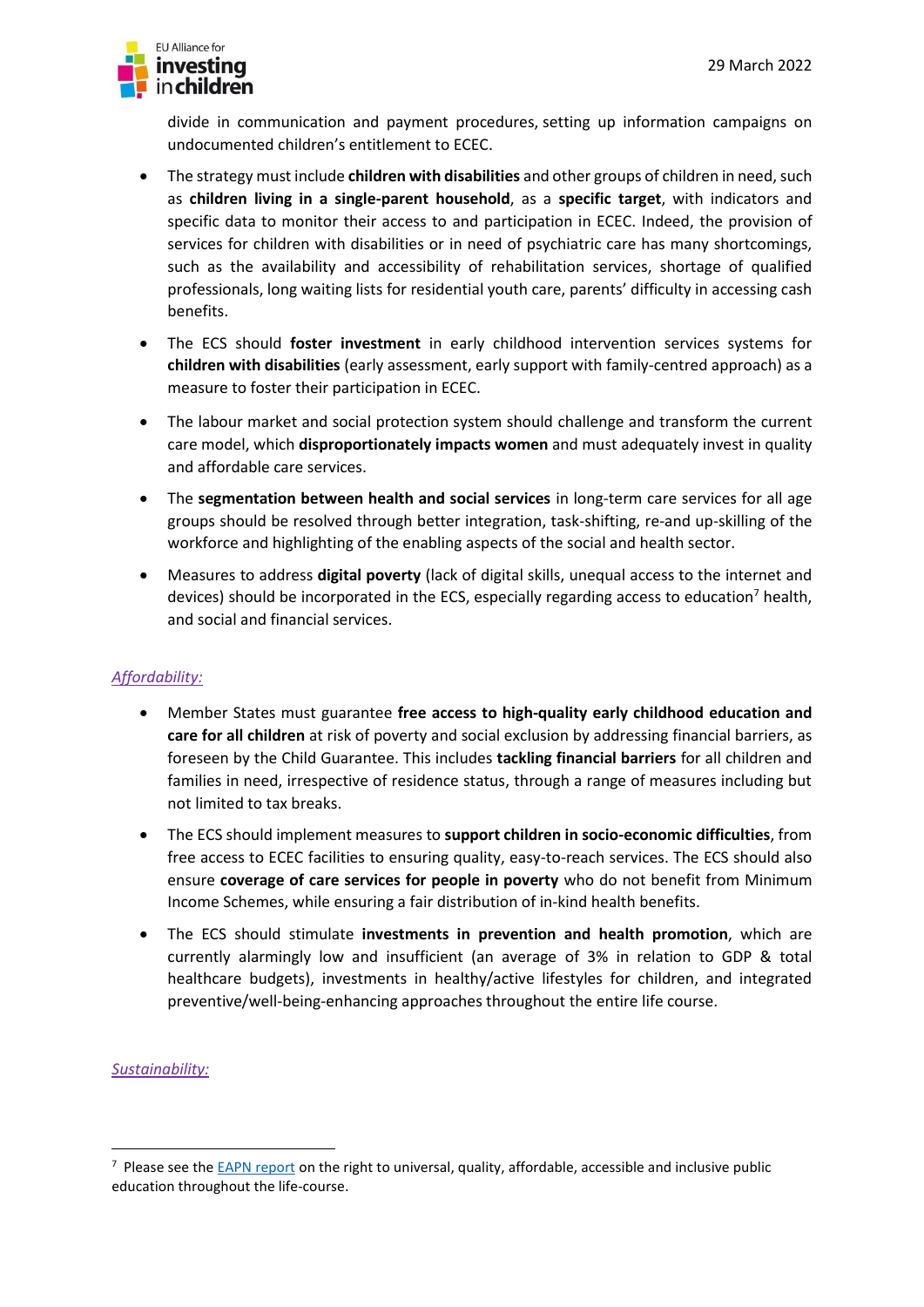

- The upcoming Council Recommendations should call for **national action plans** to implement the ECS and develop a **monitoring and evaluation framework** to ensure progress in the areas identified and continuity in the national efforts to implement the strategy.
- The EU and its Member States should ensure the **allocation of continuous and adequate funding** to enable a robust implementation and monitoring of the ECS in the long term.
- The European Commission should consider the set up a **European Care Platform** to promote promising models for funding and quality of care services across Europe, including quality of life for women caregivers.

# *Quality of care:*

- The European Commission and Member States must develop **quality assurance systems** for monitoring care services and implement the European Quality Framework ECEC as developed by the European Council.
- Member States should allocate **public funding on long term care upon conditionalities**, such as social dialogue, indicators for well-being and quality of services, such as the voluntary European quality framework for social services, the Guidelines on Independent Living and European Quality Framework for social services of excellence for persons with disabilities (announced for 2023 and 2024 in the Strategy for the Rights of Persons with Disabilities 2021- 2030), and the European Quality Framework for long-term care services.
- The ECS should promote a **community-based approach** to programmes and day-care centres for children and families at risk to prevent the separation of children from their families. It should also increase their capacity and accessibility in rural areas.

#### *Workforce:*

- The ECS should include measures for **staff training** for the **inclusion of children with disabilities and special needs** in mainstream ECEC.
- Member States must ensure **enforcement of labour standards to all workers in the sector**, regardless of their migration or residence status, work arrangements, or employment relationship (placement agencies, provider organisations, contract with the end-users or domestic workers operating as self-employed). This must include, in particular, providing information and effective complaints mechanisms that enable workers to know their rights, file a complaint, and access remedies without any immigration enforcement consequences. The European Commission should also ensure that EU legal standards and policy enable and promote such mechanisms.<sup>8</sup>

<sup>&</sup>lt;sup>8</sup> Including through measures to improve implementation of, and potential revision of, existing EU standards (with particular reference to the Single Permit Directive, the Employers' Sanctions Directive, the Anti-Trafficking framework, the Return Directive) as well as considering the development of new EU law on enforcement of employment standards, through monitoring and complaints mechanisms.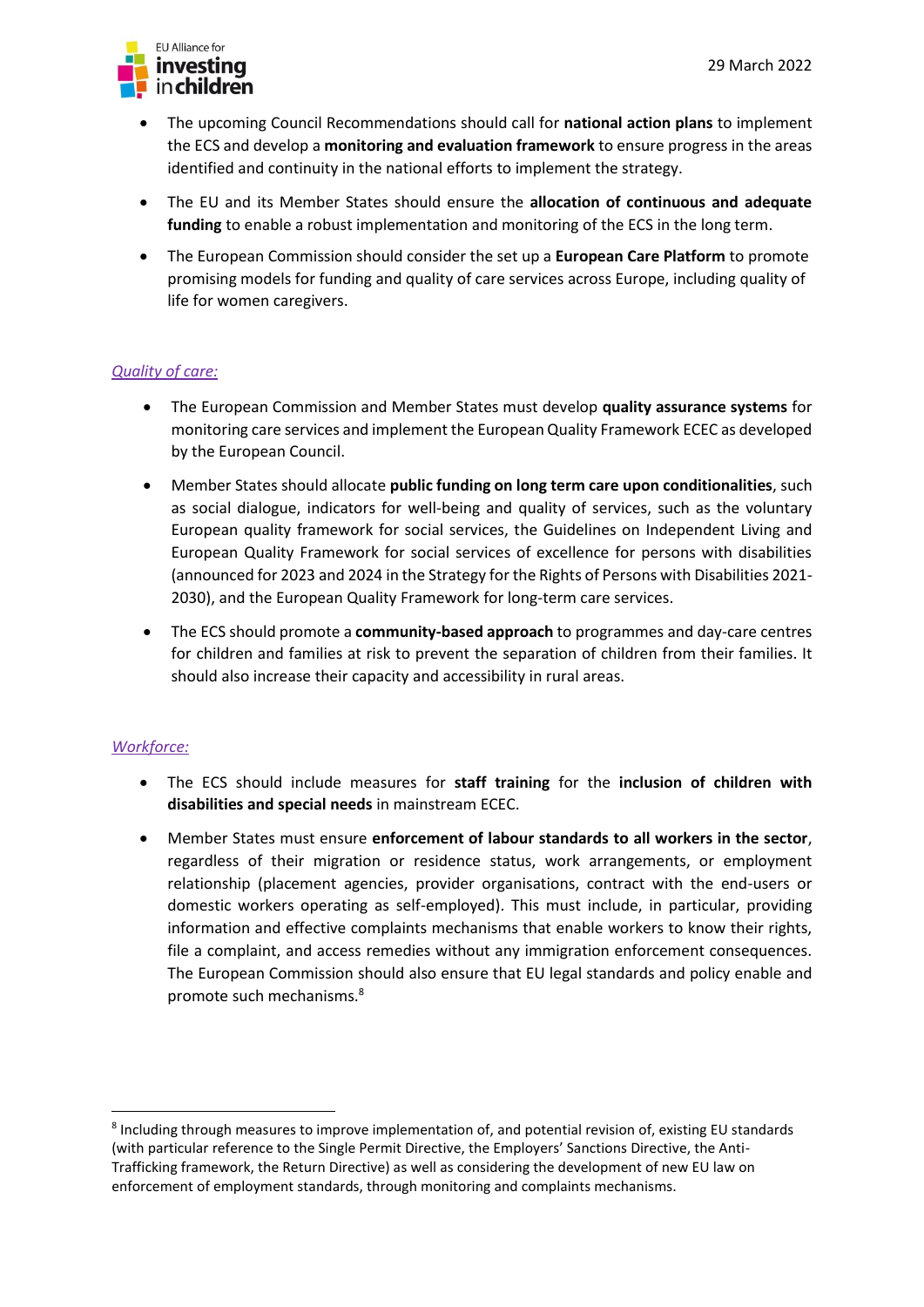

- The European Commission and Member States must ensure the **full application of all employment regulations**, including the Working Time Directive<sup>9</sup> and proposed Directive on **adequate minimum wages**, to all care workers, including domestic workers. Furthermore, Member States must ratify the ILO Domestic Workers Convention (no. 189) and ensure its full implementation.
- Member States must **recognise the demand for labour force in the sector** by ensuring that domestic and community and home care work are considered eligible under general **work permit schemes** for admission for people from outside of the EU and provide pathways for regularisation. Furthermore, Member States must ensure that the procedures and permits granted **promote decent work and social inclusion**. 10 The European Commission is to seek to **strengthen minimum standards** set out in EU law in the reform of the Single Permit Directive.
- Member States should take specific measures to address the **precarious conditions of EU mobile and migrant care workers**.
- The ECS should ensure that the **capacity and skills** of the care sector/workforce work in interdisciplinary teams to ensure the full implementation of the integrated care principles, enabling the design and delivery of person-centred, community-based services that are assets-oriented and health and social equity-enhancing.
- The ECS should ensure that the workforce gains skills and competencies to take stock of the latest **digital technology** developments.
- **Difficult working conditions and low salaries** in the care sector must be prioritised through adequate public policies: the physical and mental strain of caregivers, low coverage by collective agreements and non-standard work arrangements, particularly for live-in carers who often are mobile or migrant care workers, are some of the prevailing issues of concern.
- The ECS should increase the **valorisation of the care profession at Member State level,**  including improving working conditions, remuneration and investments in further training of care professionals to counter the shortage of qualified care professionals and improve care standards.
- The ECS should recognise and tackle **the ethnic dimension of the care sector**; many Roma women and women of colour are employed or working as informal carers.
- **Roma care recipients** often face discrimination and antigypsyism, not least from care service providers. Combatting such tendencies, **providing anti-bias training to care providers, raising awareness about specific Roma needs**, and working closely with existing Roma health mediators in communities must be key elements integrated into the strategy.

#### *Female labour participation:*

• As caregiving is a gendered issue, any approach should be **gender-informed**. Specific attention should be given to **single mothers and their children**, irrespective of residence

<sup>&</sup>lt;sup>9</sup> Including workers in domestic households. MS to ensure that employees in diplomatic households are provided employment contracts and protected by employment law.

<sup>&</sup>lt;sup>10</sup> For more information, see PICUM, **Designing labour migration policies to promote decent work**, 2021.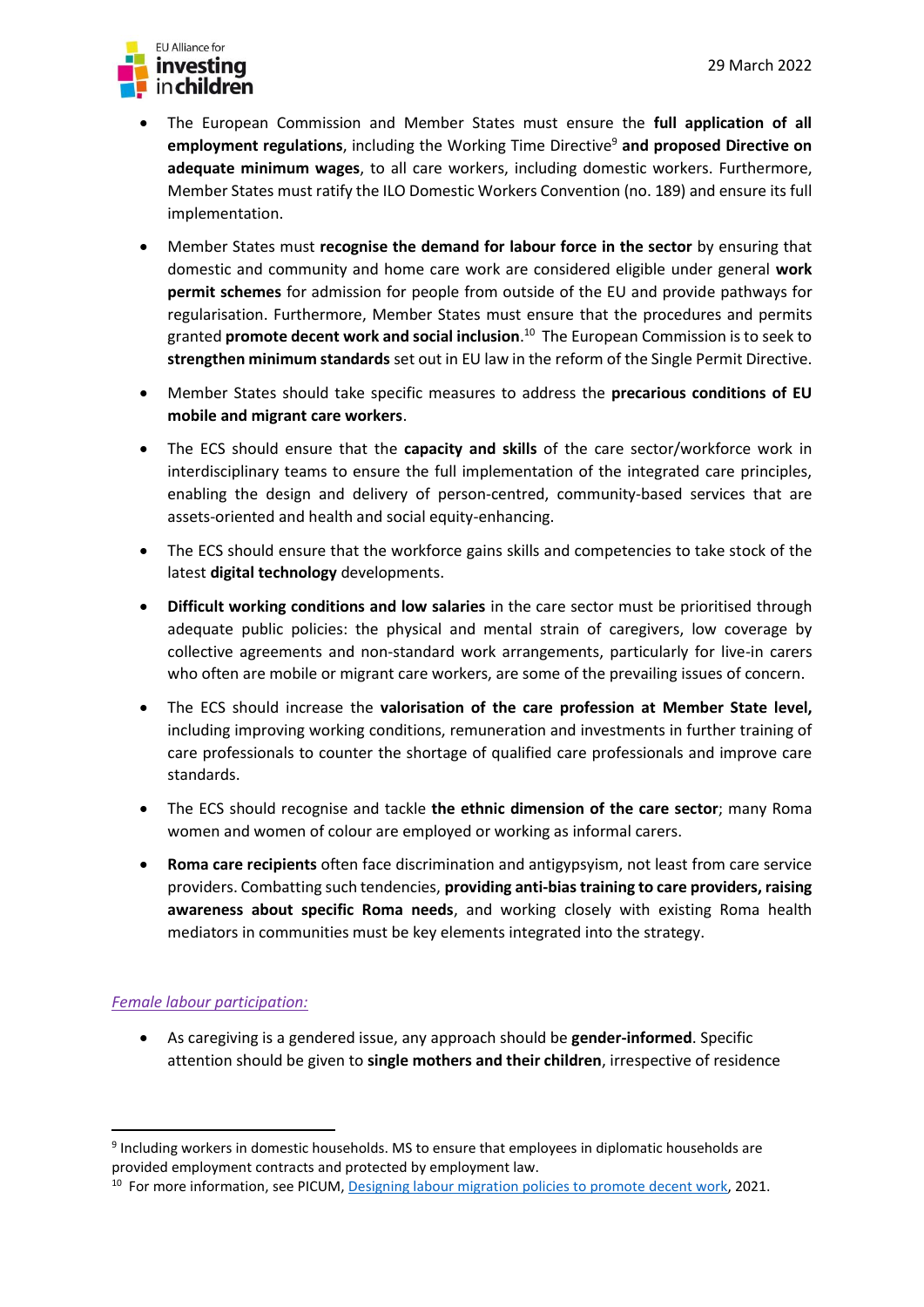

status, as not having access to childcare may prevent them from accessing social services, regularising their stay and/or working.<sup>11</sup>

- The increased **racialisation of the sector** breeds inequalities between typically white, welloff women who can afford to externalise care obligations, and women of colour without means who deprive their own families of care while providing it elsewhere, and who are meanwhile unable to take up other employment, training, or social participation opportunities.
- **Childcare facilities should not be mere parking lots for parents** to leave their children and join the labour market, but instead, be organised via a child-centred approach as a key part of ECEC.

## *Ensure and nurture synergies with other EU measures and instruments:*

- The EU Pillar of Social Rights Action Plan
- The Gothenburg Declaration
- The Porto (Social Summit) Declaration
- The Council Recommendation on the European Child Guarantee
- The EU Strategy on the Rights of the Child
- The Council Resolution on a strategic framework for European cooperation in education and training towards the European Education Area and beyond (2021-2030), and its third target for participation in ECEC
- The European Strategy for the Rights of Persons with Disabilities
- The Gender Equality Strategy
- The Work-life Balance Directive
- The Green Paper on Ageing: Fostering solidarity and responsibility between generations
- The EU4Health Programme and the ERDF/cohesion policy instruments to address regional inequalities in access to/availability of care
- The European Semester and the implementation of the National Recovery and Resilience Plans
- The EU Framework for Occupational Health and Safety 2021-2027
- The Council Recommendation on Access to Social Protection
- The Council Conclusions on the Economy of Well-being
- The Council Recommendation on High-Quality Early Childhood Education and Care Systems
- The EU Strategic Framework on Roma Equality, Inclusion, and Participation
- The European Commission Proposal for a Council Recommendation on adequate minimum income schemes in the EU

*Additional useful documents on the issue:*

• **COFACE Families Europe** issued some [recommendations](https://coface-eu.org/eu-care-package-coface-families-europe-recommendations/) on the EU Care Strategy

<sup>&</sup>lt;sup>11</sup> Undocumented parents often have no choice but to take their children with them to immigration appointments and interviews, as they may not be able to arrange childcare or rely on older children for interpretation. For more on this, see PICUM, 2021, [Navigating Irregularity.](https://picum.org/wp-content/uploads/2021/03/Navigating-Irregularity_EN.pdf) The impact of growing up undocumented in Europe. The impact of growing up undocumented in Europe, p. 21.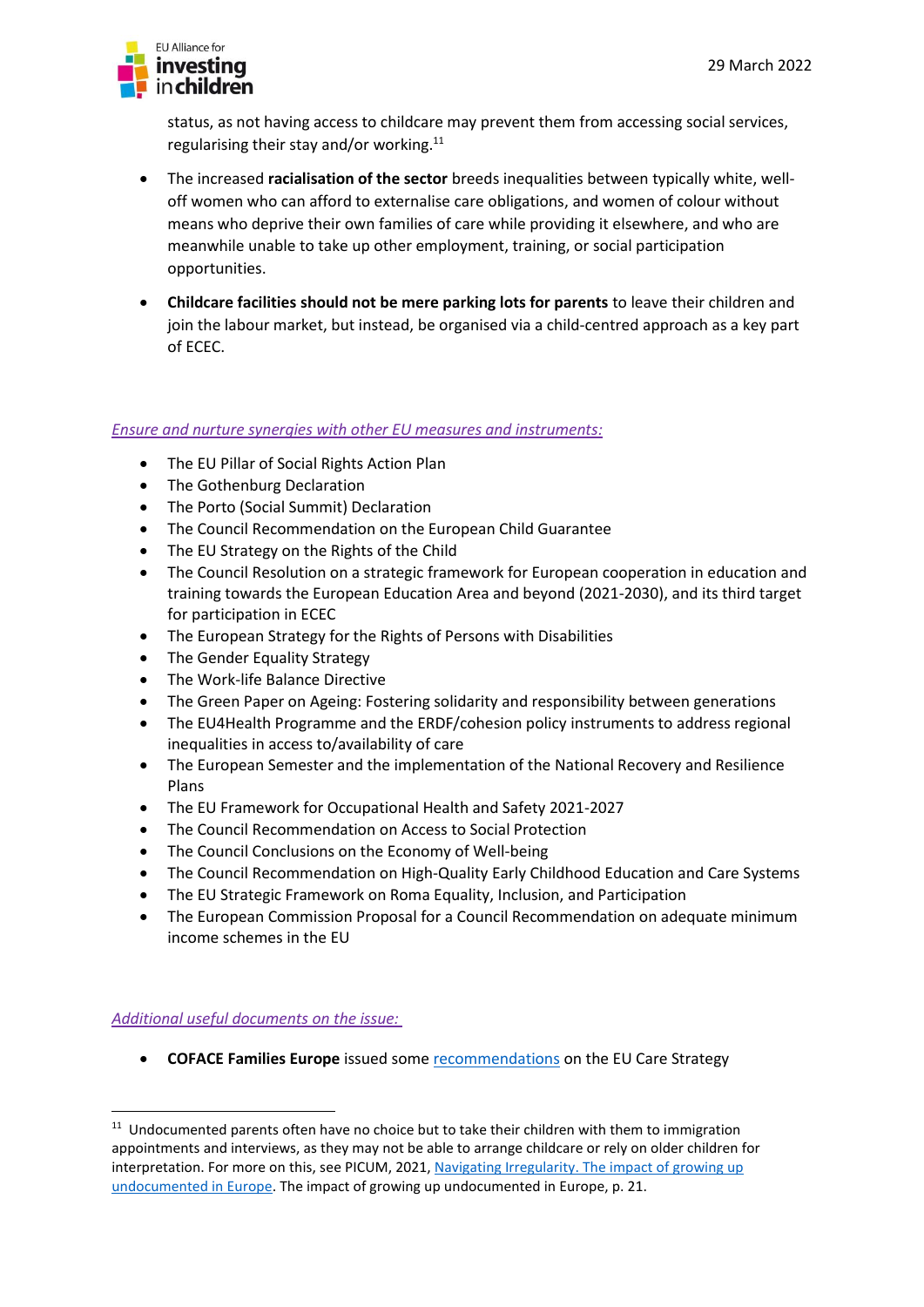

- **AGE** issued a [policy brief](https://www.age-platform.eu/publications/care-must-empower-us-throughout-our-lives-age-position-paper) based on a year of brainstorming with members on what a rightsbased approach to long-term care could mean and where to go from there.
- **Caritas Europa** contributed to a [joint position](https://www.caritas.eu/eu-care-strategy/) on the EU Care Strategy
- **Social Services Europe** already published a paper on quality social services
- **EAPN** issued a [report](https://www.eapn.eu/wp-content/uploads/2020/08/EAPN-EAPN_Education_Training_Lifelong_Learning_Paper-4596.pdf) on the reduction of poverty and social exclusion through education, vocational training and lifelong learning
- **EAPN Spain** issued [concrete recommendations](https://www.eapn.es/publicaciones/487/analisis-de-los-servicios-sociales-las-personas-atendidas-y-la-perspectiva-autonomica) to better adapt social services to today's reality while adopting a human-rights approach
- **Social Platform** [contributed to the SPC report on long-term care with a joint paper](https://ec.europa.eu/social/main.jsp?catId=738&langId=en&pubId=8396)
- **• EESC** has [already issued an opinion](https://www.eesc.europa.eu/en/our-work/opinions-information-reports/opinions/towards-new-care-model-elderly-learning-covid-19-pandemic-own-initiative-opinion-gr-iii) and will issue [a second one](https://www.eesc.europa.eu/en/our-work/opinions-information-reports/opinions/health-workforce-and-care-strategy-future-europe)
- **EPSU-AGE-EDF** [called for an inquiry committee on COVID19 in LTC settings](https://towardsanagefriendlyep.com/2020/07/30/an-investigation-on-long-term-care-during-covid-19-at-european-level/) in 2020
- **AGE-Red Cross** [published a joint paper](https://age-platform.eu/sites/default/files/Shared%20conclusions_AGE-RCEU_FINAL.pdf) on vision on long-term care
- **EPSU** published a [paper for the care strategy](https://www.epsu.org/article/social-employers-and-epsu-release-joint-position-paper-forthcoming-european-care-strategy) and one on [resilience in long-term care](https://www.epsu.org/article/epsu-report-reveals-hundreds-thousands-long-term-care-workers-leaving-sector)
- **EASPD** has a project on personal budgets in long-term care. [Position paper on care strategy](https://www.easpd.eu/fileadmin/user_upload/EU_Care_Strategy_EASPD_Position_Paper__1_-1-24.pdf)
- **Eurocarers** [published a series of demands towards a care strategy](https://eurocarers.org/publications/the-eu-strategy-on-care/)
- **AIM** published a [statement on the care strategy](https://www.aim-mutual.org/wp-content/uploads/2022/02/The-EU-Care-Strategy_FINAL-1.pdf)
- **ERGO Network** published thematic snapshots on Roma [Health, Disability & Long-Term Care,](https://bit.ly/3ltbz3i) [Childcare & Children,](https://bit.ly/3GeUMc2) and [Gender Equality & Work-Life Balance](https://ergonetwork.org/wp-content/uploads/2021/11/2-Gender-equality-and-work-life-balance.pdf)
- **EUROCHILD** published a position paper on care strategy
- **RCEU** published a paper on Protecting the dignity and rights of migrants in an irregular [situation](https://redcross.eu/positions-publications/protecting-the-dignity-and-rights-of-migrants-in-an-irregular-situation-1#:~:text=Protecting%20the%20dignity%20and%20rights%20of%20migrants%20in,the%20EU%20so%20as%20to%20reduce%20irregular%20migration.)
- **Eurodiaconia** issued a Report of the High-Level Group on Social Service o[n The Future of](https://www.eurodiaconia.org/wordpress/wp-content/uploads/2021/01/High-level-Group-report-FINAL.pdf)  [Social Services](https://www.eurodiaconia.org/wordpress/wp-content/uploads/2021/01/High-level-Group-report-FINAL.pdf)
- **Make Mothers Matter** issued a [paper](https://makemothersmatter.org/the-european-care-strategy-the-right-time-to-place-mothers-centre-stage/) on the Care Strategy
- Caritas Europa, European Anti-Poverty Network, European Federation for Family, Employment and Home Care , EFFAT, European Federation for Services to Individuals, Eurocarers, ERGO Network, Don Bosco International, FairWork, FEANTSA, La Strada International, Make Mothers Matter, PICUM (Platform for International Cooperation on Undocumented Migrants), UNI Global Union, Social Platform, Association for Integration and Migration (SIP), and Red Acoge published Joint Recommendations [for the European Care](https://picum.org/wp-content/uploads/2022/03/Joint-recommendations-EU-Care-Strategy-migrant-care-providers-and-service-users-17-March.pdf)  [Strategy regarding migrant care providers and service users](https://picum.org/wp-content/uploads/2022/03/Joint-recommendations-EU-Care-Strategy-migrant-care-providers-and-service-users-17-March.pdf)

# **Endnote**

The EU Alliance for Investing in Children has been advocating for a multidimensional, rights-based approach to tackling child poverty and promoting child well-being since 2014. This statement is endorsed by the following partner organisations of the Alliance:

- Alliance For Childhood
- Caritas Europa
- Dynamo International
- EAPN European Anti-Poverty Network
- EASPD European Association of Service Providers for Persons with Disabilities
- EPA European Parents' Association
- EPHA European Public Health Alliance
- Eurodiaconia